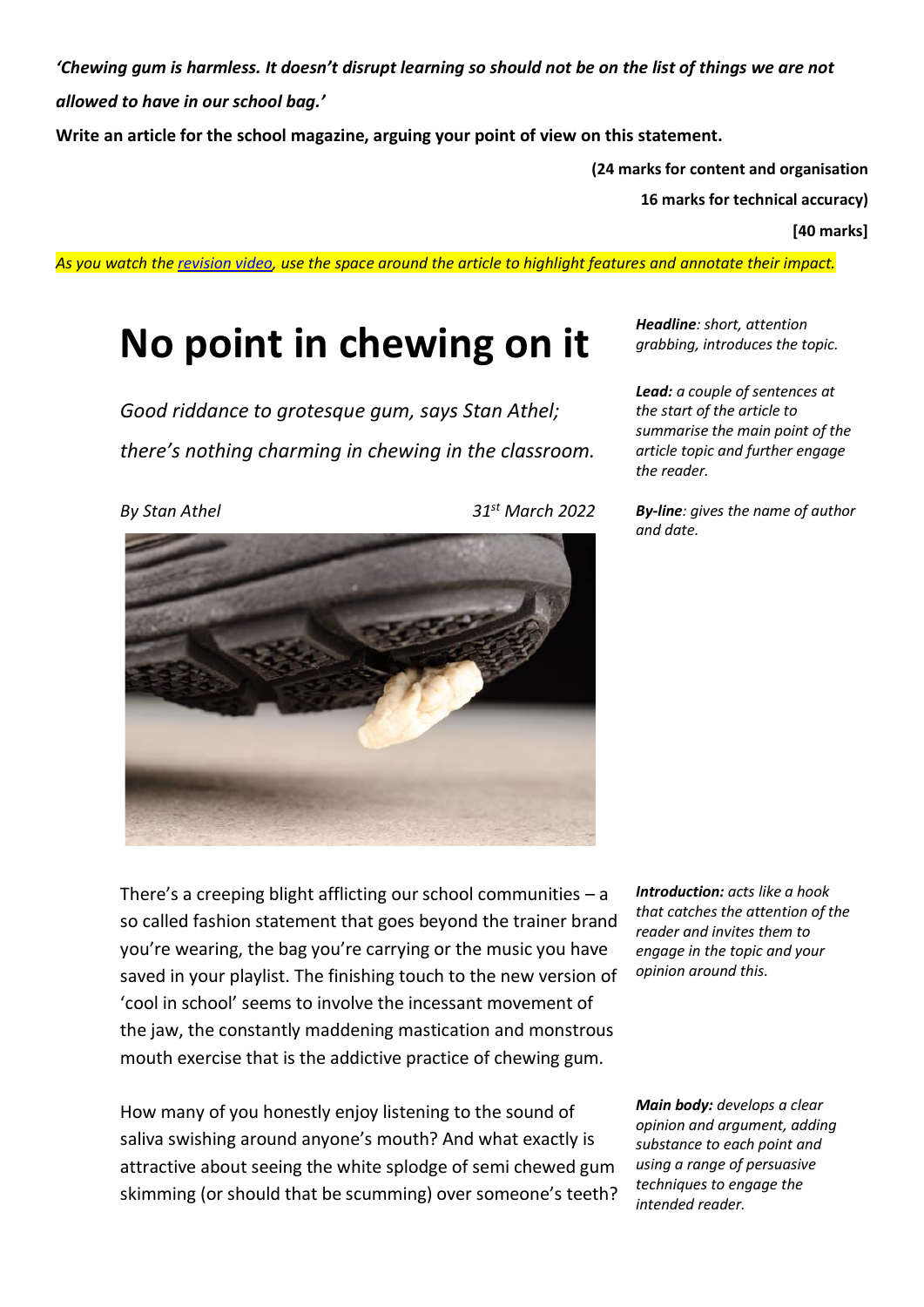Some people even play with the gum whilst they're chewing it. You must have seen them. They have one finger close to their lips and every so often, they insert this digit into their mouth and play stretch the gum. I've had to endure this from the student I sit next to in my maths lesson. They wrap the gum around their finger, take it out to admire their handiwork and then put it back into their mouth for some more chomping. What chance do I have of concentrating on the finer details of geometry when this grotesque behaviour is happening within a metre of my own face?

Those that regularly swallow the gum have mountains of breath freshening, spearmint gloop lying undigested in their stomachs. And whilst I accept that horror stories of this being the case for years and years are now recognised by food scientists as unfounded, it is true that chewing gum resin is indigestible. Our bodies are clever, complicated and canny. So if our digestive tract expels chewing gum through to the colon without taking any goodness from it, that tells me everything I need to know about chewing gum's pointless existence in the world.

If this was the only problem with gum, I could simply avoid making friends with any 'chewies' and try not to sit near them in lessons. However, I find that these chewing gum fanatics take their addiction a stage further and think that it is acceptable to use that one piece of gum to inflict acts of gum terrorism on the rest of the school community.

As you've probably guessed, I'm talking about the discarding of gum in totally inappropriate places. Under the desk, on the floor, down the side of the seat, smeared over walls and even inside books. Why do people think that throwing gum on the floor is somehow less selfish than throwing an empty crisp packet into a field? It is still litter. What's more, those chewing criminals who stick their used gum under the desk are committing biological warfare on the rest of us. I bet it's happened to all of you. You accidentally put your finger in someone's old gum, you step on it and it's stuck to your shoe for hours, you find it glued to your clothes. It might be better not to think about the bacteria that lurk within, delighted to have a new host.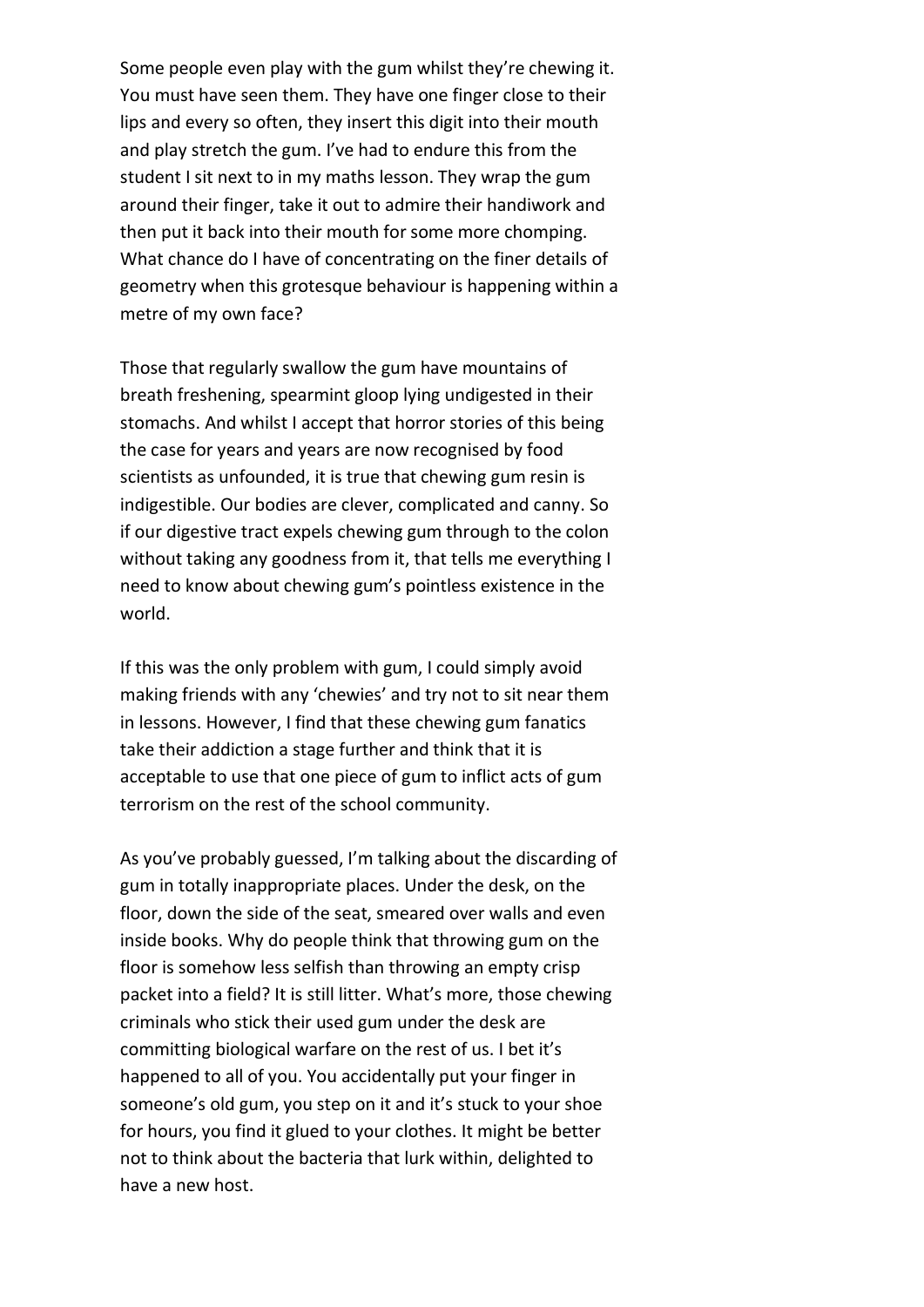If you look closely the next time that you are walking along the tarmac areas around schools, you will notice hundreds of dirty grey spots. This isn't a form of tarmac measles; it is simply the product of years of gum abuse. Each little drop of gum is stepped into the pavement by thousands of feet and eventually it leaves a permanent scar. In my opinion, these gum villains should have their hair stuck together with gum and then be sent out to scrape the gum off our schools' spaces…with their fingernails!

This isn't such an outrageous suggestion. In Singapore, a chewing gum ban in 1992 has succeeded in keeping the city streets and buses free from this toxic waste, aiming to create a 'first-world oasis' of tidiness and good behaviour. Why don't we want the same for our society? Because this isn't only a curse of the school campus. Keep Britain Tidy research estimates that 87% of city streets are stained with gum. The consequence of this is that chewing gum litter wastes millions of pounds of taxpayers' money every year; the annual clean-up cost is estimated at 7 million pounds.

Back in Singapore, since 2004, there is a nod to those who believe in the therapeutic powers of gum chewing in that pharmacists and dentists are allowed to sell gum to customers with a medical prescription. In the same way that some students have access arrangements for exams, authorised exit cards to seek mental health support or differentiated resources to support specific learning needs, the pastoral leaders in schools could easily give concessions to those students who need to chew for dental reasons or because the action of chewing soothes an anxious mind. This controlled compromise would significantly reduce acts of gum vandalism both inside and outside of the classroom.

This isn't a conundrum that really needs any more chewing over. The answer is obvious. Add chewing gum to the list of banned substances in every school, empower teachers to react to those who try and chew their way round the rules and educate students to see the benefits of a future that is gloriously gum free!

*Conclusion: a strong ending that pulls the argument together and calls the reader to action.*